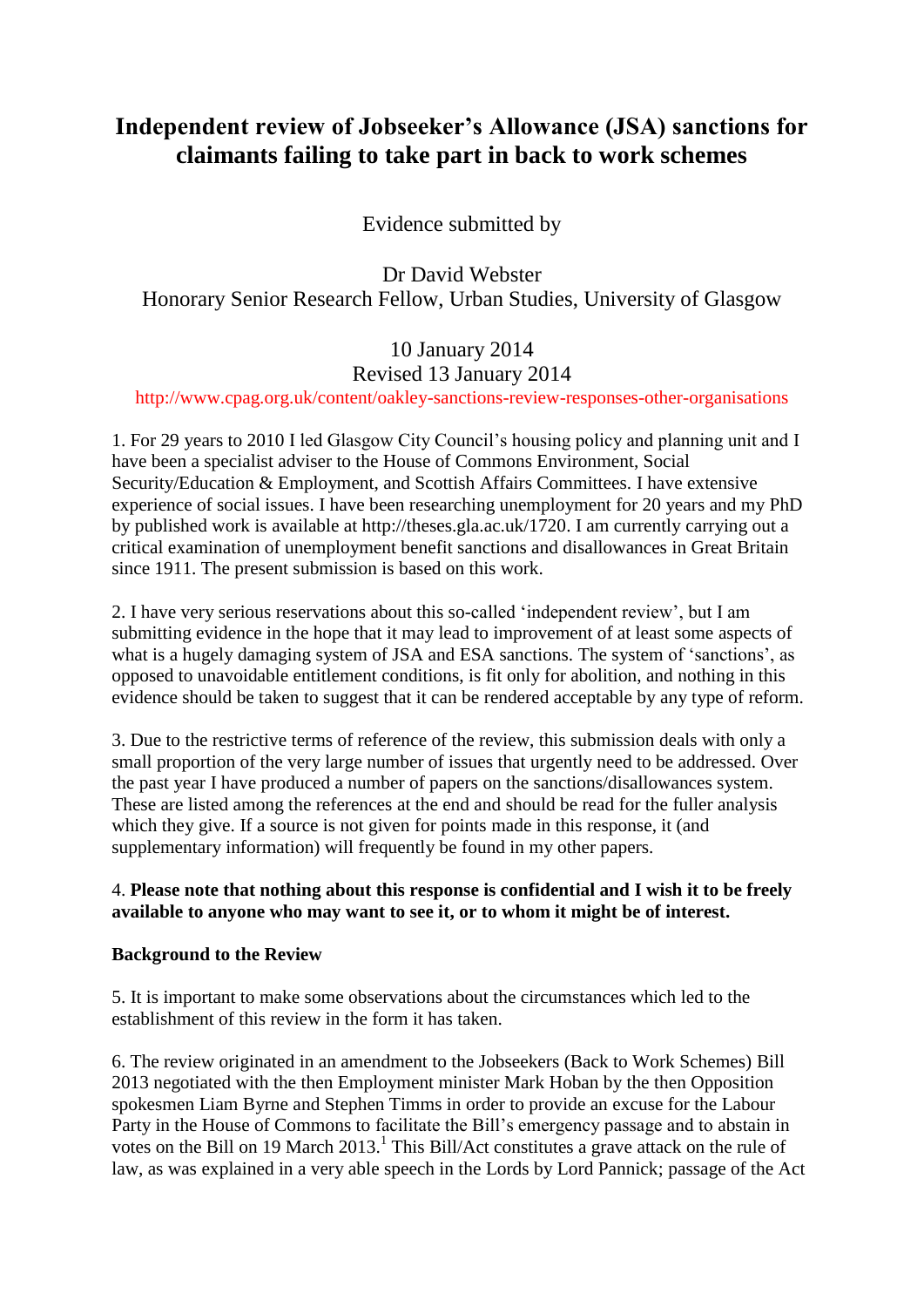was analogous to a private insurance company bribing or threatening politicians into allowing it to default on obligations which the courts had found it had towards its policyholders. The official Opposition in the House of Commons should have done everything possible to prevent its passage, as indeed did the SNP, Plaid Cymru, DUP, SDLP, Alliance, Green Party, 44 Labour rebels in the House of Commons, and the entire Labour group in the House of Lords.

7. Two days after the Commons votes, Liam Byrne asserted 'I've heard too many stories – not least from my own constituents – about people being wrongly sanctioned. And that's why I insisted – and won – an independent review of the sanctions regime with an urgent report to Parliament. We need to use this to ruthlessly expose bad behaviour. It is actually one of the practical things we can do to make a difference over the next year.' <sup>2</sup> However, this comment is gravely misleading; no 'ruthless exposure' is going to occur. In his negotiation with Mr Hoban, Mr Byrne failed to ensure that appropriate terms of reference for the review would be inserted in the Act, or to secure any guarantees about these terms from Mr Hoban. The terms of reference as published on 15 May 2013 (see below) omit any reference to the issue of people being wrongly sanctioned or indeed to most of the issues which Parliamentarians asked to be covered by the review. For instance, in the Lords debates (21 and 25 March), three amendments were moved seeking to widen the terms of reference (see **Appendix 1**). All were rejected by ministers at the time, and none but 4(f) has been included in the published terms of reference. This is in spite of an assurance given by Lord Freud, Parliamentary Under-Secretary (25 March, col.941) that 'The Government are happy to consider a wide range of areas for the review, but it would be unhelpful to lock down the terms of that review at this stage. Despite my earlier comments, the amendments list a number of areas the review could usefully consider. I am happy to confirm what I said on Thursday, and give a commitment that we will discuss further with the Opposition the scope of the review.' If indeed there was any subsequent discussion with the Opposition, then it was without result.

# **The Reviewer**

8. Mr Byrne also failed to secure any assurances about the appointment of the reviewer. For a review of this kind, one would expect the reviewer to possess front-line experience of working with disadvantaged people, or to be part of a panel collectively possessing such experience. One would also expect the reviewer to be accepted as impartial or at least to be part of a panel representing a balance of interests.

9. The reviewer appointed in September 2013 apparently has some twelve years of work experience, exclusively in backroom roles, split between the Treasury and a politically committed 'think tank' (the Policy Exchange). His recent appointment to the Social Security Advisory Committee (January 2013) and move to Which? in October 2013 will as yet have done little to broaden this experience. Contrast, for instance, the case of William Beveridge, who prior to attempting to influence national policy went at the age of 24 to work at the Toynbee Hall settlement in the east end of London, where he found out a great deal about unemployment and unemployed people at first hand (Price 2000, p.11).

10. So far as I can ascertain, Mr Oakley has never published a paper in a peer-reviewed journal. His published views on social security conditionality would generally be agreed to lie at an extreme of the current debate. In two reports published in 2011, Mr Oakley set out the following views: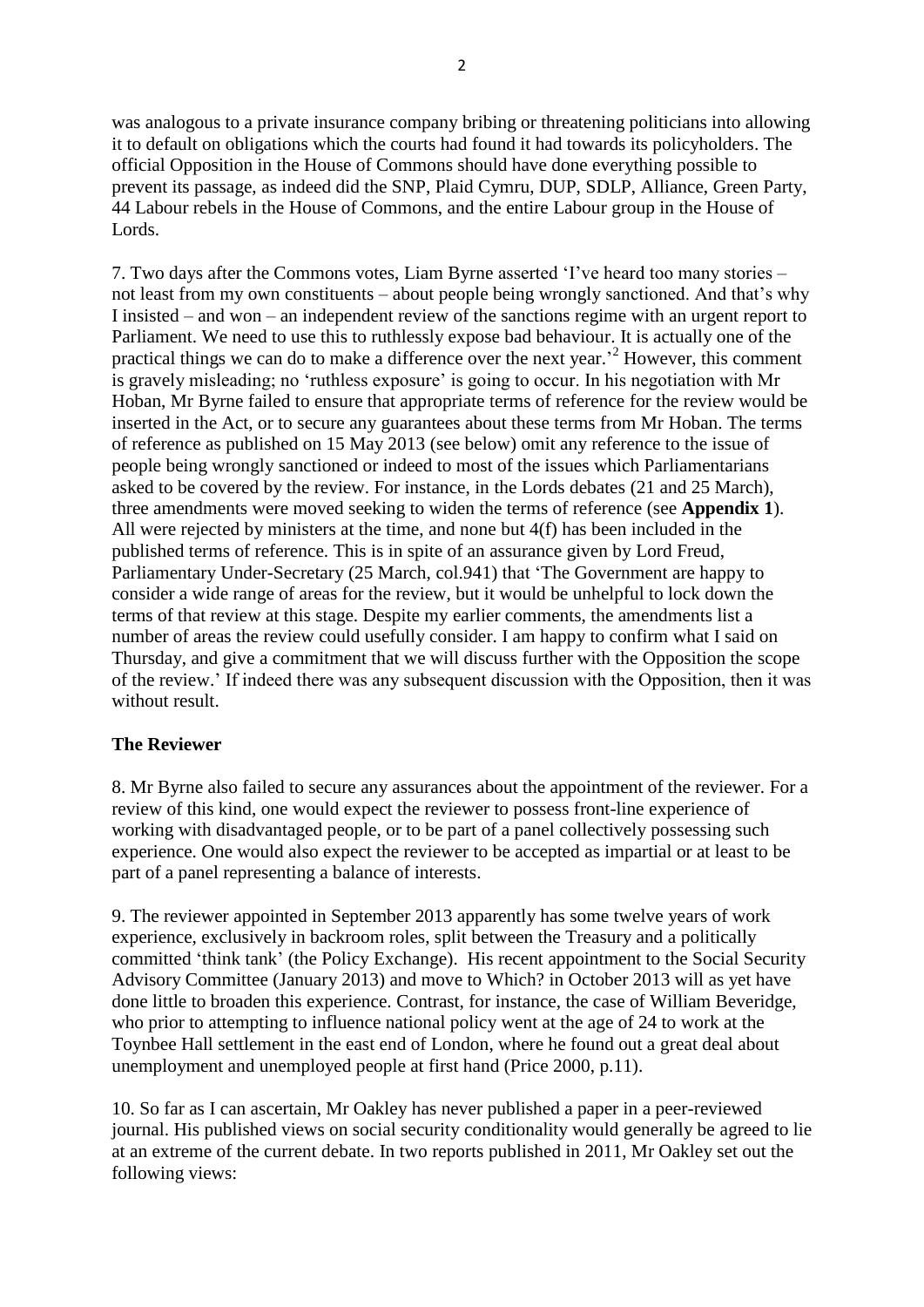#### **Oakley & Saunders (2011)**

- Conditions on claimants should be increased so that more time each week has to be spent engaging in job search. The ambition should be that job search becomes more like the typical 35 hour week of those in full time employment. (This proposal has since been implemented by the Coalition government in the form of the 'Claimant Commitment' currently being rolled out across Britain.)
- Those claimants who do not qualify for contribution-based JSA should be required to search for any work from day one of their claim, rather than the current situation where they are allowed to turn down non-preferred jobs for the first 12 weeks. As a general rule, where people claiming welfare are capable of working, they should be required to look for work and to accept employment when it is offered, even if it pays no more than their welfare benefit.
- Sanctions need to become a stronger tool for influencing the behaviour of those who fail to fulfil activity conditions. Instead of impacting on only one part of one benefit, they should be more closely related to total benefit eligibility. They should not necessarily be topped up by other government payments. To ensure that dependents are not negatively affected, innovative solutions need to be developed. For instance claimants who are sanctioned might have their benefits paid through smart cards that limit the sorts of goods that can be bought. Managed payments for rent and bills and the use of non-financial sanctions might also be considered.
- Those without a contribution record should be subject to stronger conditionality than other claimants.

### **Doctor & Oakley (2011)**

- Claimants should have to actively seek work for two weeks before becoming eligible for benefit.
- Work Programme providers should be allowed to put in place schemes and measures that act as a deterrent to claiming, as well as those that 'help' in finding a job and improving employability. This would allow them to use workfare type arrangements if they felt them to be appropriate.
- A formal pilot of mandatory workfare arrangements for specific groups of claimants should be introduced.

Doctor & Oakley (2011) also achieved notoriety due to its widely reported claim (highlighted in line 5 of its Executive Summary) that jobseekers in the UK spend an average of only eight minutes per day looking for jobs. On p.30 it was explained that this claim was based on a paper by Krueger & Mueller (2008b). Doctor & Oakley claimed that this was 'more recent' than, and therefore (they implied) superseded, a DWP report (McKay et al. 1999) which had found that the average JSA claimant spent 7 hours per week looking for work. Doctor & Oakley omitted to report that McKay et al. had also found that for almost two-fifths of JSA claimants, the amount of search was limited by costs (such as fares and phone charges) and for one quarter, by other factors, such as sickness or unavailability of transport; they also failed to mention McKay et al.'s findings in their Executive Summary. On consulting Krueger & Mueller (2008b) I found that no information was provided about the source of their data. For this I had to go to Krueger & Mueller (2008a), apparently not consulted by Doctor & Oakley. This revealed that their data dated from 2000-01- little later than McKay et al. whose fieldwork was in Autumn 1997 - and were based on a mere 245 'diary days' of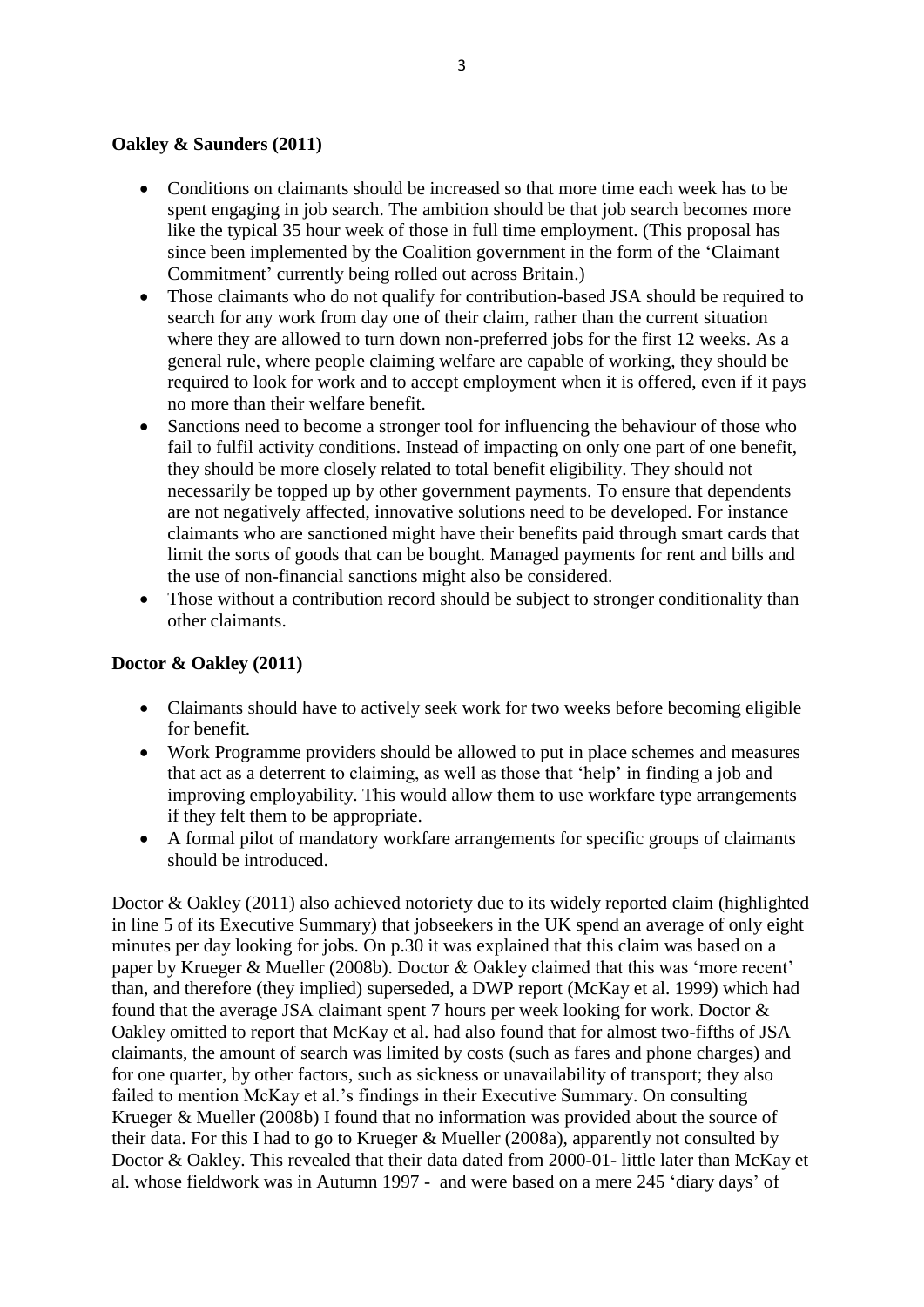reporting by UK unemployed people! These 'diary days' may have included weekends. The number of actual persons included in the sample, and the sampling procedure, were not reported. McKay et al. had a sample of 4,777 people, at least 19 times larger and very likely more. Moreover, Krueger & Mueller's sample were unemployed as defined by the ILO. In other words only about two thirds will have been JSA claimants, the others including many people only slightly interested in getting a job, such as middle class mothers toying with the idea of returning to work, or students thinking of getting a part time job. This would lead to an underestimation of the time spent in job search by claimants.

11. Despite this background, it is to be hoped that Mr Oakley will listen attentively to what he is told by respondents to the review, and will do his best to make recommendations aimed at mitigating those issues lying within his terms of reference, whether this is to the liking of Coalition ministers or not.

## **The Terms of Reference**

12. The terms of reference for the review published on 15 May 2013 stated:

- 1. It will review the clarity of the initial information provided to Jobseeker's Allowance claimants in the notifications provided to them about the consequences of failing to take part in these back to work schemes.
- 2. It will evaluate, where a claimant has failed to participate, how the sanctioning process then worked. This will include reviewing the clarity of information given to claimants to help them navigate this process. This will include what information was provided to explain that they can avoid a sanction by showing good cause and that they can apply for a review or appeal if a sanction is imposed.
- 3. It will evaluate, where a sanction has been issued, the clarity of the information provided to claimants about why the sanction was issued, and the options they have, including application for hardship payments, and an explanation of the review and appeals process.
- 4. It will include recommendations about how the government can improve the information provided to claimants in relation to Jobseeker's Allowance sanctions and appeals.
- 13. Mr Oakley has supplemented this with some questions of his own:
	- (1) To what extent do JSA claimants understand that when they are referred to a 'back-towork' scheme (such as the Work Programme) their benefit may be sanctioned if they don't take part?
	- (2) To what extent does a claimant's failure to meet their conditions arise from them not having a sufficient understanding of what is expected? Are there ways in which this could be made clearer to them?
	- (3) Do sanctioned claimants understand why they have been sanctioned, and if not are there ways in which this could be made clearer to them?
	- (4) Do sanctioned claimants feel informed throughout the sanctions process, and if not how could their awareness be improved?
	- (5) To what extent are sanctioned claimants aware of the help available to them from Jobcentre Plus? For instance are they aware of how to appeal a decision or how to seek help through hardship payments? Are there ways in which this could be made clearer to them?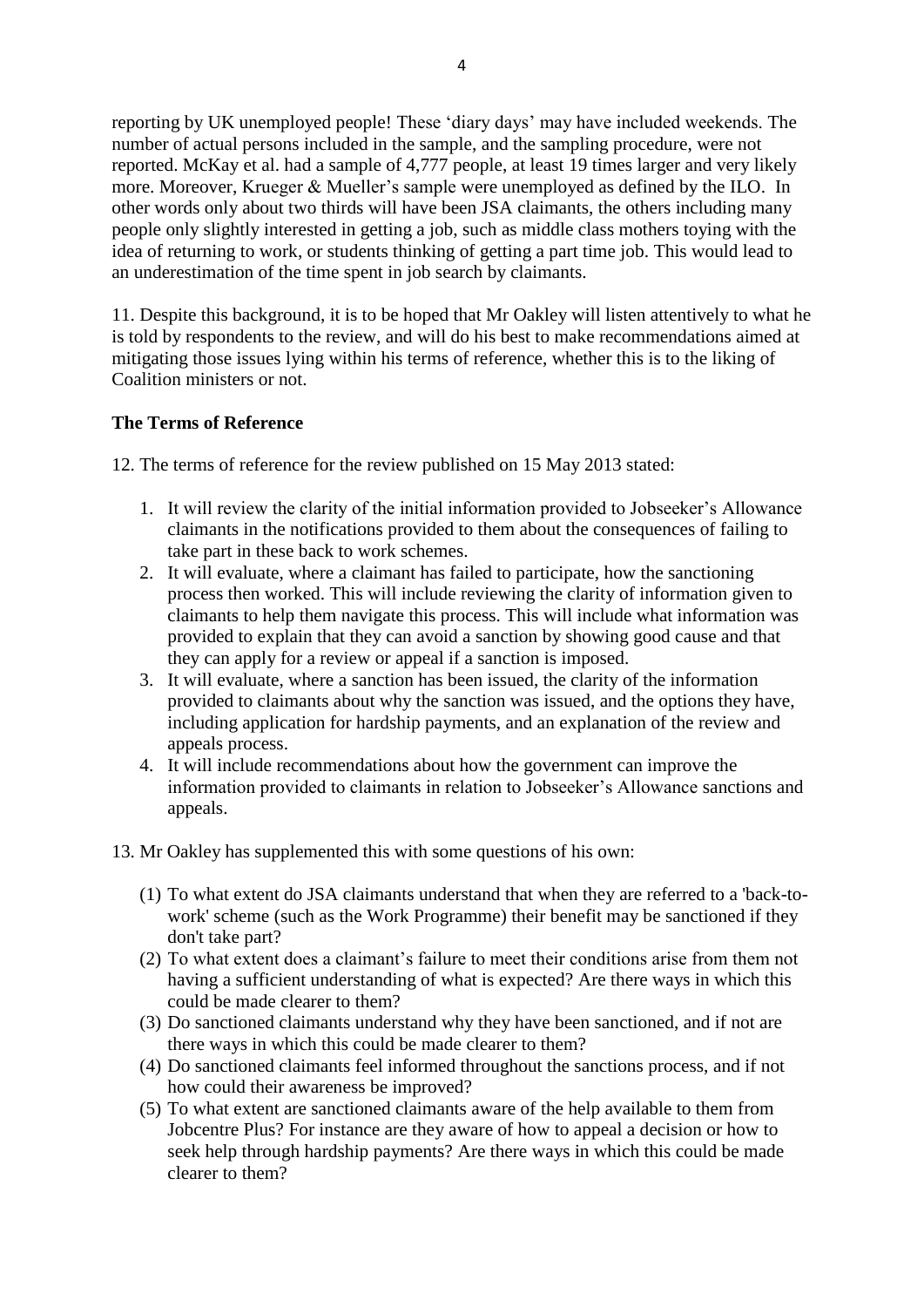14. These terms of reference severely restrict the usefulness of the review, and also its practicability. So, for instance, Mr Oakley in his 'Flyer for Claimants' has stated that he only wants to hear from sanctioned claimants if their 'offence' was non-participation in a Back to Work scheme. This is likely to lead to a large amount of valuable experience being overlooked, since Back to Work scheme sanctions are only around one quarter of the total. Moreover some categories of sanction will be omitted entirely from the review, since they do not arise in Back to Work schemes. This would include those for not actively seeking work (now the largest category), voluntary leaving/misconduct, and non-availability for employment.

15. In what follows, I work through the issues according to the sequence of events in the sanctions process. Key issues which are **excluded** from consideration by the terms of reference are mentioned and their exclusion is noted. Recommendations are shown in the text and also as a list in **Appendix 2**.

#### **Harsher Penalties, Fewer Safeguards**

16. Many of my recommendations relate to the need for better safeguards for claimants. It has become commonplace for both politicians and DWP officials (e.g. Liam Byrne; Neil Couling, DWP Work Services Director) to claim that 'there have always been sanctions' in the British national insurance system. That is in fact incorrect. Conditions date from 1911, but sanctions were a much later innovation and did not exist on any scale until the 1990s. Leaving that aside, what these commentators appear ignorant of is the extent of the changes that have taken place in the system of penalties. The story has been one of massively increased severity accompanied by massively reduced safeguards; penalties are now frequently much greater than those commonly imposed by the courts, but without any comparable protections.

#### **Increased Severity**

17. From the foundation of unemployment insurance in 1911 until 1986, the greatest penalty that could be imposed was 6 weeks' loss of benefit. This was increased to 13 weeks in 1986, and then to 26 weeks in 1988. In October 2012, the Coalition government, without attempting to give any rationale other than an unsubstantiated claim that 'some sanctions were not proportionate to the failure', increased this hugely further, to 156 weeks (3 years). It is a similar story with the income provided to claimants while denied benefit. For several decades prior to the Jobseekers Act 1995, they received Supplementary Benefit or Income Support as of right on the normal rules, with a cash or percentage deduction. In 1995, the rules were changed to substitute hardship payments, not available as of right, calculated on their own especially harsh rules, and not paid for the first two weeks except for arbitrarily defined 'vulnerable groups' accounting for only around 1 per cent of sanctioned claimants. Prior to October 2012, sanctioned claimants normally continued to receive National Insurance credits towards their state retirement and other future benefits. These credits were removed by the Coalition in October 2012, essentially by stealth since this was not mentioned in the Explanatory Memorandum, and storing up problems of poverty for the future.

#### **Fewer Safeguards**

18. In the original system, unemployment benefits could only be removed by a Court of Referees, a tripartite body comprising an employer, a trade unionist and a lawyer chairman.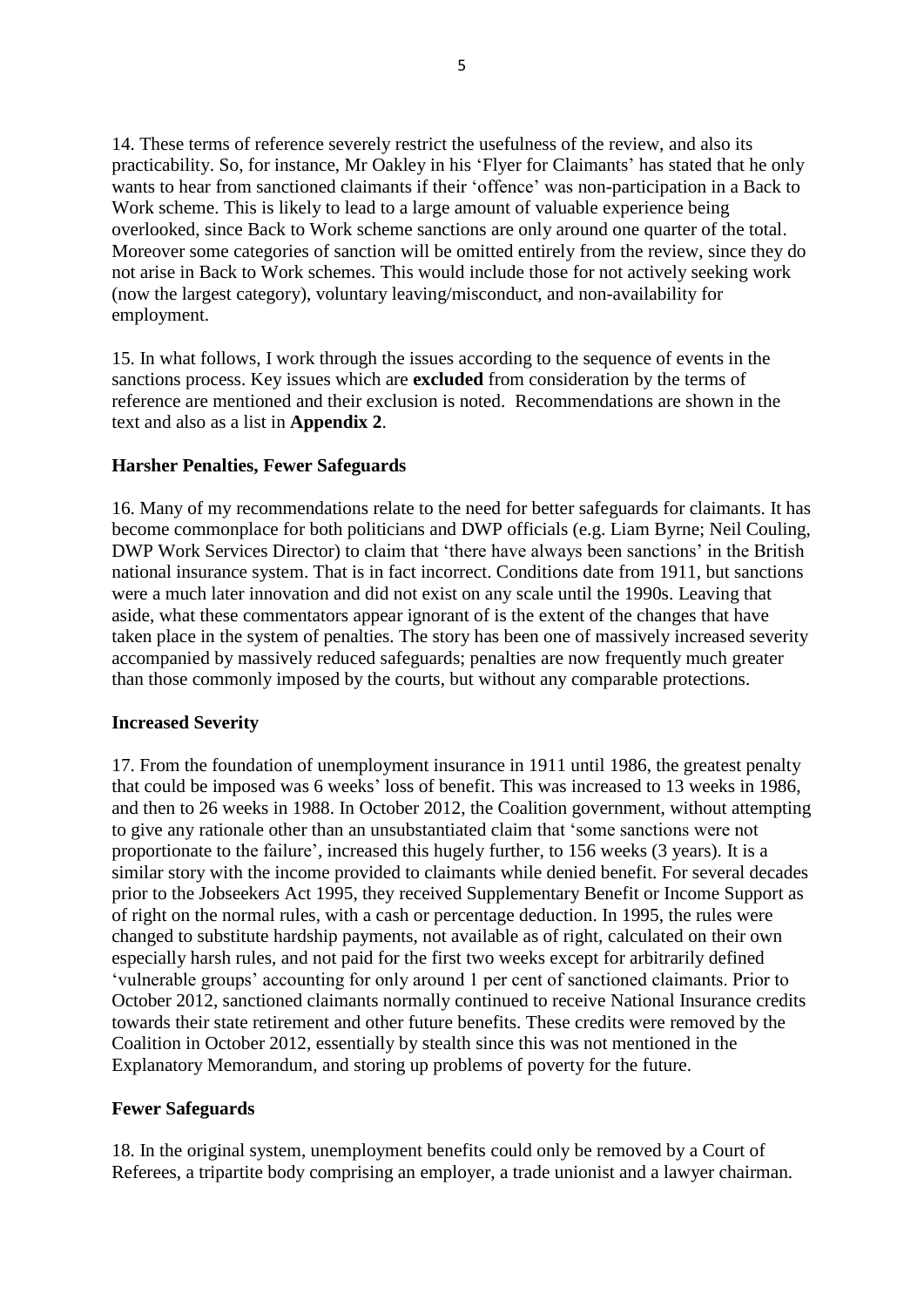Later, decisions were taken by an independent Adjudication Service, whose Chief Adjudication Officer made an annual report to Parliament, with a right of appeal to a Social Security Tribunal constituted similarly to a Court of Referees. In 1998, however, the Labour government implemented proposals drawn up by the previous Conservative government, and abolished independent adjudication, giving decision-making power to the Secretary of State. Appeal to a Tribunal was retained but has been little used by claimants due to the difficulty of using the system.

19. What we have now arrived at is a grotesque disproportion between the severity of the penalties being imposed by DWP officials under the instructions of ministers, and the slightness of the safeguards for claimants. On any sensible view, the penalties have become hugely excessive, taking into account that very few of the alleged 'offences' by claimants have any material effect on their likelihood of getting a job. In 1913, when the only penalties were for voluntarily leaving a job or losing it through misconduct, it could be fairly stated that the claimant's unemployment was initially due to their actions, although it was rightly recognised that this would cease to be true within quite a short period, which was fixed at 6 weeks. But it is obviously foolish to claim that if someone only applies for 29 jobs in a fortnight rather than 30, or turns up 2 minutes late for an interview, that this is the cause of their unemployment.

20. Therefore the sensible approach would be to have a huge reduction in the level of penalties, at least back to the pre-1986 6 weeks, together with a restoration of the pre-1995 provision for hardship. Failing this, if ministers insist on maintaining the current extreme level and high frequency of penalties, they should not be surprised to find themselves facing pressure to provide the much greater protection for claimants proposed here, such as provision for compensation of those wrongly sanctioned.

# **General issues of communication**

21. It is clear from abundant case histories that there is a very high level of confusion among claimants about sanctions and that there is often little effort on the part of DWP staff to explain the system. The general standard of communication by DWP staff is poor, with many reports of sloppily drafted letters, unreturned phone calls, missing paper work etc.

22. Something not generally realised is that the Coalition's huge intensification of sanctions is itself responsible for lowering standards of administration within Jobcentre Plus. Sanctioning activity is consuming an ever-increasing proportion of JCP resources. For instance, the total of 'reconsiderations' under the Coalition has reached a new high of 20,000 per month, from a previous level of 5,000 per month. This is an extraordinary drain on resources. Moreover, voluntary organizations report that the escalation of sanctions is placing an increasing burden on them, diverting resources from their own proper tasks (Homeless Watch 2013, p.19; Naysmith 2014). The DWP's claim in its Explanatory Memorandum to the Jobseeker's Allowance (Sanctions) (Amendment) Regulations 2012, para.10.1, that the lengthening of sanctions 'imposes no costs on the private sector or civil society organisations' appears to have been mendacious.

## **Recommendation 1: Ministers should reconsider their priorities and give proper weight to Jobcentre Plus's primary tasks of nurturing the labour force and improving the efficiency of the labour market. This issue is EXCLUDED.**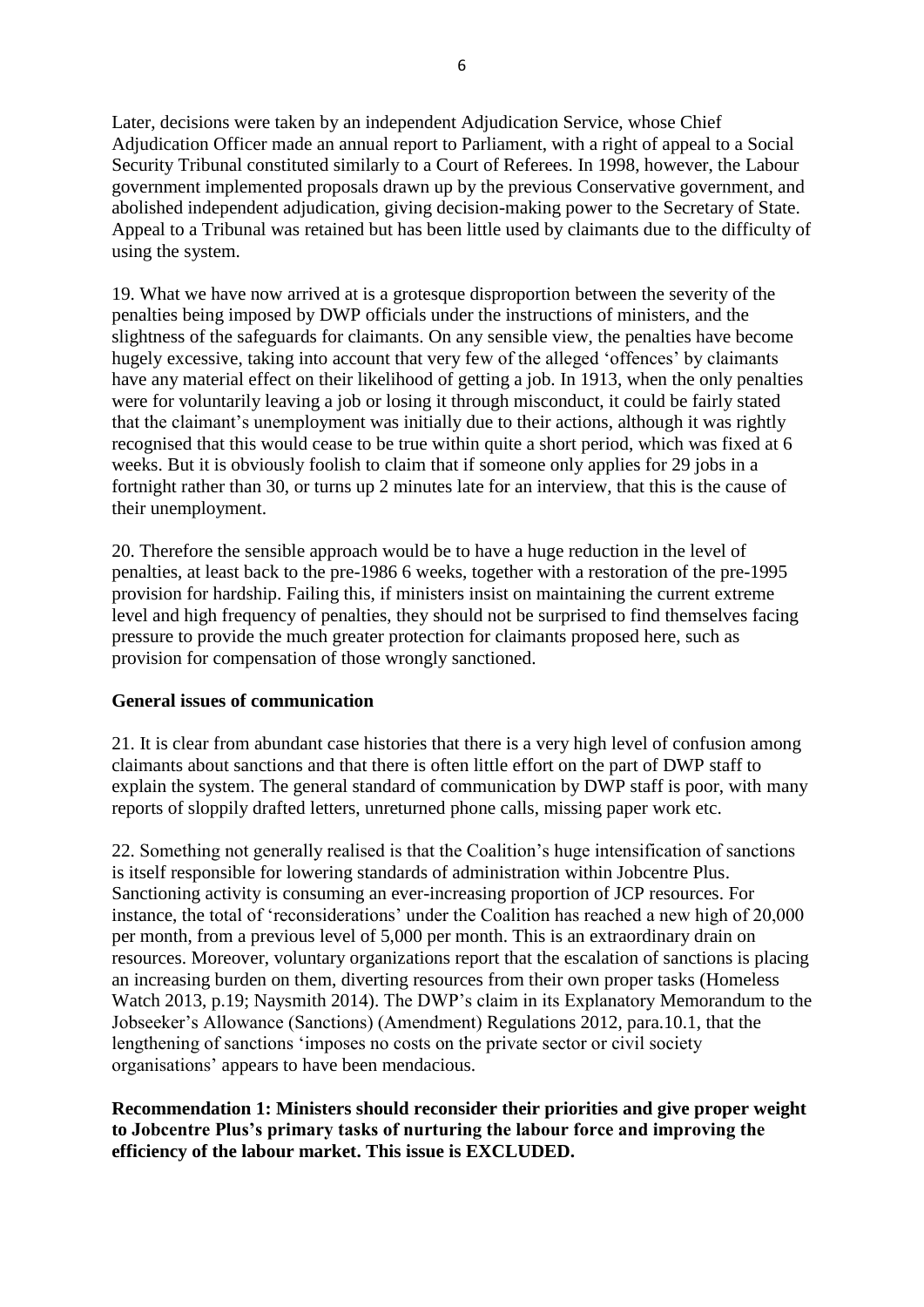#### **Process prior to sanction decision**

23. A host of examples show that in many cases letters containing instructions which may result in a sanction if not complied with, or information vital to the claimant's rights in the sanctions process, are not being delivered or indeed not being sent in the first place. This particularly affects homeless people.

**Recommendation 2: All letters sent to claimants which may result in a sanction (e.g. appointment letters) or which give information about sanctions should be sent by recorded delivery. Proof of delivery should be required before any sanction can be imposed.**

24. In October 2012 the Decision Maker's Guide was changed to enable Jobseekers Directions to be given orally (Memo DMG 37/12, 'JSA sanctions from 22.10.12', para.39). This invites abuse and guarantees misunderstandings.

### **Recommendation 3: All directions should be in writing and if not handed in person to the claimant should be posted by recorded delivery.**

#### **Referral stage**

25. There is abundant evidence that very large numbers of sanctions are being wrongfully imposed as a result of excessive targets for sanctions being given to Jobcentre Plus staff. This is of central importance to this sanctions review. Mr Oakley asks (para.13(2) above) 'To what extent does a claimant's failure to meet their conditions arise from them not having a sufficient understanding of what is expected?' The answer to this is that while there may be cases where claimants do not understand what is expected, there certainly are very large numbers of cases where claimants understand perfectly well, but the requirements are unreasonable. Sanctions are frequently imposed on claimants for not doing things which are literally impossible - for instance, not attending appointments when they are in hospital, not meeting commitments to be in two different places at the same time, or not being able to use a computer in the week before the start of a course which has been arranged to train them how to do it. Even where requirements are not impossible, they are frequently stupid and timewasting – such as making token applications for large numbers of jobs the claimant has no chance of getting, not looking for a job when they have already found one, or discontinuing useful courses in favour of worthless ones.

26. The present Employment Minister, Esther McVey, claimed on 6 November 2013 that 'The people who get sanctions are wilfully rejecting support for no good reason'.<sup>3</sup> She could not possibly have the evidence required to substantiate such a statement, the more so since she and her fellow ministers have refused to set up an inquiry into the widespread allegations of wrongful sanctions, in Parliament and elsewhere. The Scottish Government's recent analysis (2013) concluded that 'Research shows that claimants who face sanction are often unable to comply with conditions rather than unwilling. The reasons why claimants receive sanctions are complex and include: lack of awareness, knowledge and understanding of the sanction process; practical barriers and personal barriers'.

27. Ministers (e.g. Lord Freud, House of Lords, 25 March 2013 col.941) have frequently denied that any targets are set but it has become clear that they have been playing with words.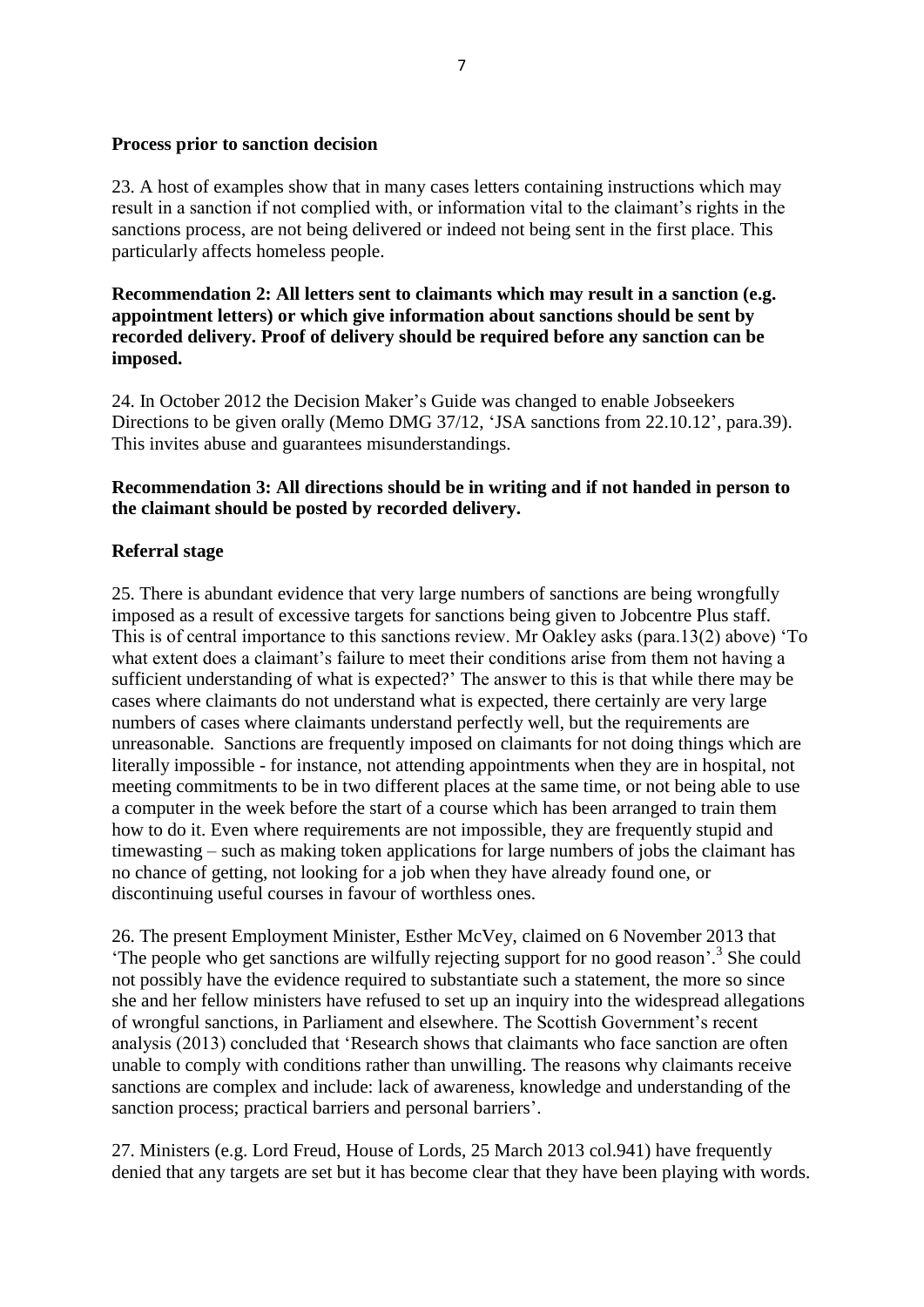Neil Couling, the DWP's Work Services Director, during his appearance before the House of Commons Work & Pensions Committee on 20 November 2013 at 11.36 a.m. confirmed that Jobcentres are issued with sanctions 'Expectations'. In any reasonable use of language, these are essentially the same as targets.

28. My reading of the terms of reference is that this central issue is **EXCLUDED**. Mr Oakley's question 2 appears to take him somewhat beyond the terms. He will have to decide. However, the worst thing would be for Mr Oakley to undertake a superficial examination of the wrongful sanctions question. It must either be examined fully, or not at all. Since the terms of reference will have prevented many potential respondents from submitting evidence on this matter, in my view Mr Oakley should not examine it at all. Instead, he should make the following recommendation.

**Recommendation 4: Mr Oakley should recommend to Parliament that an urgent comprehensive investigation of wrongful sanctions should be undertaken. Because of the dreadful damage being done unjustifiably to large numbers of claimants, in my view this should take the form of a judicial public inquiry**.

#### **Decision stage**

29. Coalition ministers have found it much easier to drive up the number of sanctions because the Social Security Act 1998 abolished the independent adjudication which had existed since 1911. DWP decision makers do not have a direct responsibility to administer the law with integrity. They are simply agents of the Secretary of State, subject to his instructions.

30. There is strong *prima facie* evidence that ministers have intervened directly to instruct decision makers to give more adverse decisions on referrals. For instance, under John Hutton, who was appointed Secretary of State in November 2005, the proportion of referrals for not actively seeking work resulting in disentitlement rose from around 60 per cent to around 80 per cent in the space of only two years (Webster 2013a, para.11). DWP decision makers appear to have responded to the Coalition's early pressure on staff to make more referrals by increasing the proportion of reconsiderations in claimants' favour from a long-term level of just over 50 per cent, up to 60 per cent, but since December 2010, claimants' success rate at reconsideration has come back down to about 50 per cent (Webster 2013c, para.27).

## **Recommendation 5: The Social Security Act 1998 should be repealed and independent adjudication restored, so that ministers will not be able to give instructions to DWP staff about how the law is to be administered.**

#### **A new 'warning' stage**

31. Freud (2007, p.95) and Gregg (2008, pp.72-3) both recommended that the first stage in the sanctions process should be a written warning (as would apply in an employer's disciplinary procedure). This recommendation would help to avoid the frequently occurring situation that claimants are taken by surprise by sanctions, and reduce the collateral damage caused. But it has been ignored by ministers – including Freud who is of course now a minister responsible for sanctions, and well placed to follow his own advice.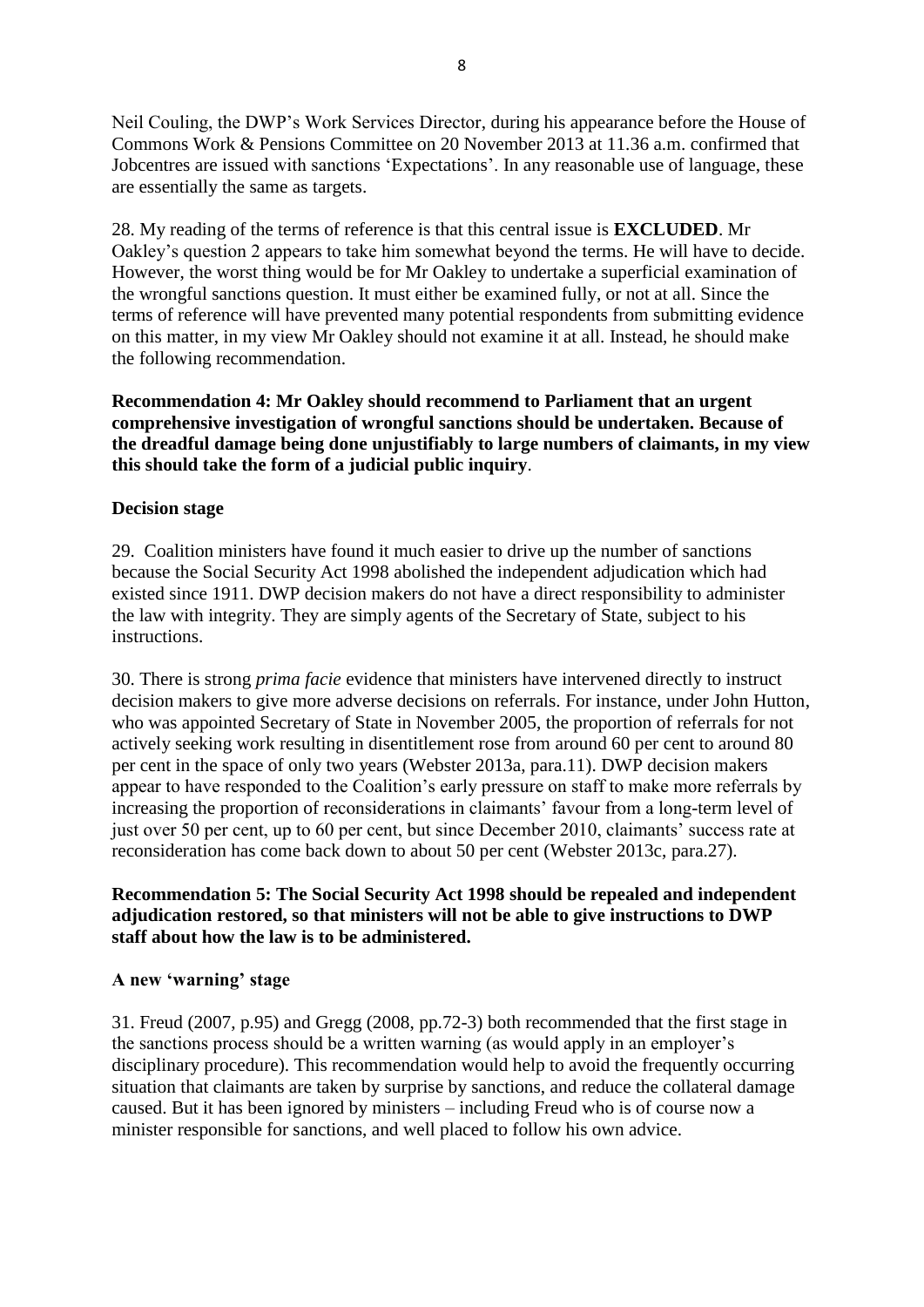32. On 6 November 2013, DWP ministers and officials both made claims implying that a warning stage is unnecessary. A 'DWP spokesman' said 'Sanctions are used as a last resort'.<sup>4</sup> and Esther McVey 'insisted sanctions were only applied in the most serious cases. She said: ".....We'll do everything to stop you having a sanction". <sup>5</sup> These claims are false. The DWP's guidance to its staff about imposing sanctions is available on the web. Nowhere is there any suggestion that sanctions should be a last resort. On the contrary, the 'expectations' Jobcentres are given about the rate of sanctions they should impose have the effect of triggering sanctions on the slightest excuse, as is shown by thousands of case histories available in the media, on the web and from voluntary organizations such as CABx. Moreover, if sanctions were a last resort, claimants with longer unemployment durations would be more likely to be sanctioned, but the data for 1 April 2000 to 21 October 2012 show that this is not the case.

**Recommendation 6: As previously recommended by the current Parliamentary Under Secretary of State (Minister for Welfare Reform), a new 'warning' stage should be introduced so that rather than an actual sanction, a first failure to comply with requirements should result in a warning letter and interview.**

#### **Following an adverse decision**

33. Since the Jobseekers Act 1995, sanctions have been deliberately designed to reduce people without other resources to complete destitution. Unless a claimant is in an arbitrarily defined 'vulnerable' group, they are prohibited from even applying for a hardship payment for the first two weeks of a sanction. There is no assessment of actual vulnerability. The official DWP Decision Makers' Guide acknowledges that the two week wait will often damage the claimant's health (para. 35099). This denial of all benefits for the first two weeks is gravely immoral and causes immense damage to the poorest claimants – those who do not have other resources, or family or friends to fall back on. It cannot possibly be justified.

#### **Recommendation 7: All sanctioned claimants should be eligible for hardship payments immediately. This issue is EXCLUDED.**

34. The criteria for 'hardship' are specific to the sanctions regime and are particularly harsh – for instance, a person with cash in hand equal to their 'applicable amount' will be refused even if the money is owed to a payday lender (DMG para. 35198). Sanctioned claimants in England are in a much worse position than they were prior to the Coalition because of the ending of full Council Tax Benefit even for those on hardship payments, and homeless claimants throughout the UK suffer from the need to pay hostel charges which are not eligible for Housing Benefit. Consequently it is not surprising that sanctions account for around one quarter of applications to voluntary Food Banks.

#### **Recommendation 8: Assessment of resources for hardship payments should follow the same rules as Income Support, as it did prior to the Jobseekers Act 1995**. **This issue is EXCLUDED.**

35. If a claimant is refused a hardship payment, there is currently no appeal. Yet there is plenty of *prima facie* evidence of claimants being wrongly refused hardship payments, and it is wrong in principle for such an important, indeed sometimes life-or-death, decision to be beyond appeal. Therefore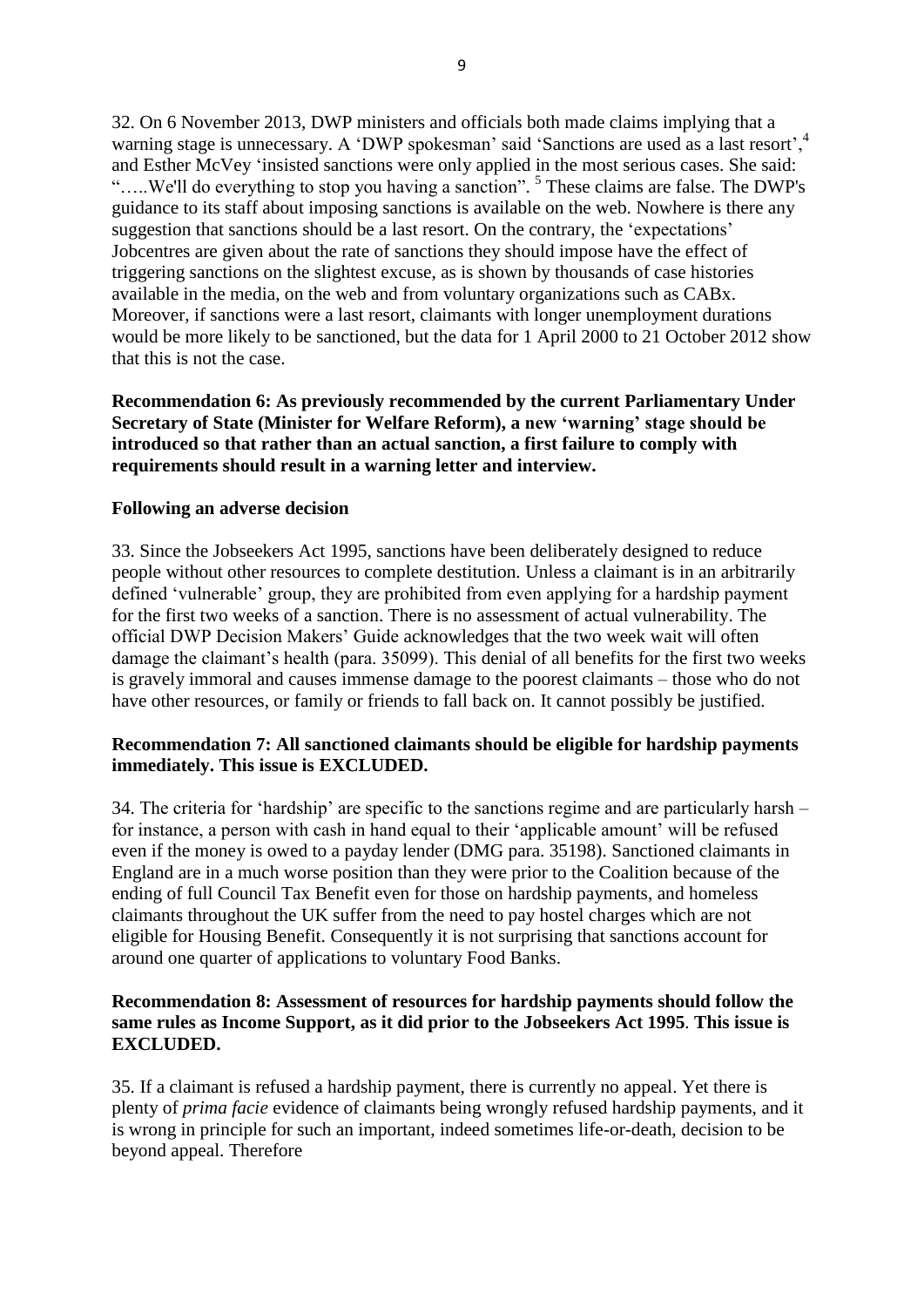## **Recommendation 9: Refusal of hardship payments should be subject to an appeal procedure. This issue is EXCLUDED.**

36. It appears that claimants are frequently not told of their potential entitlement to hardship payments. Therefore

## **Recommendation 10: Claimants should always be told of their entitlement to hardship payments and in any case where this does not occur, the sanction should be rescinded.**

37. Sanctioned claimants remain entitled to Housing Benefit and Council Tax Reduction. But many claimants are currently incurring large arrears (frequently in excess of £1000) of Housing Benefit and Council Tax, and some are being evicted from their homes, because of the negligent way in which DWP currently handles the link between JSA and Housing Benefit/Council Tax Reduction (Webster 2013e). DWP notifies the local authority that the claimant is no longer qualified for these benefits by reason of receiving JSA, but does not notify the claimant of their need to make a new claim. In addition, it appears that local authorities are frequently refusing backdating of these benefits when the claimant eventually realises their situation. It is not right that sanctioned claimants should suffer these additional penalties, which were never intended by Parliament.

**Recommendation 11: The DWP should notify the claimant of the need to reclaim Housing Benefit and Council Tax Reduction and also change the notification to the local authority to say that benefit should not be stopped but that the authority should contact the claimant to reassess their claim.**

**Recommendation 12: Backdating of Housing Benefit/Council Tax Reduction should be automatically made available to anyone sanctioned, without limit of time.** 

#### **Reconsideration and appeal**

38. It appears that sanctioned claimants are frequently not being told of their right to ask for reconsideration and to appeal.

## **Recommendation 13: The right to ask for reconsideration and to appeal must be notified to the claimant by recorded delivery in all cases, together with a blank appeal form. Should there be a failure to notify, the sanction should automatically be rescinded.**

39. Few sanctioned claimants (25.3 per cent) are asking for reconsideration and even fewer (1.7 per cent) are appealing. Yet the success rates are high: over 50 per cent for reconsideration and now 42.2 per cent for appeal – an increase from 17 per cent which almost certainly reflects the huge increase in wrongful sanctions which has resulted from pressure on staff by ministers (Webster 2013c). This indicates that the current appeal process is failing to cancel huge numbers of wrongful sanctions – probably into the hundreds of thousands.

40. There is abundant evidence that the reconsideration/appeal system is too complicated for many. Peters & Joyce (2006) found that claimants saw the process as long and futile, feared a lack of support, or could not afford the necessary phone calls, stamps or fares. This indicates that it is wrong to rely on the claimant, who is frequently suffering from multiple crises and disadvantages, and above all lack of resources, to initiate the appeal process. Therefore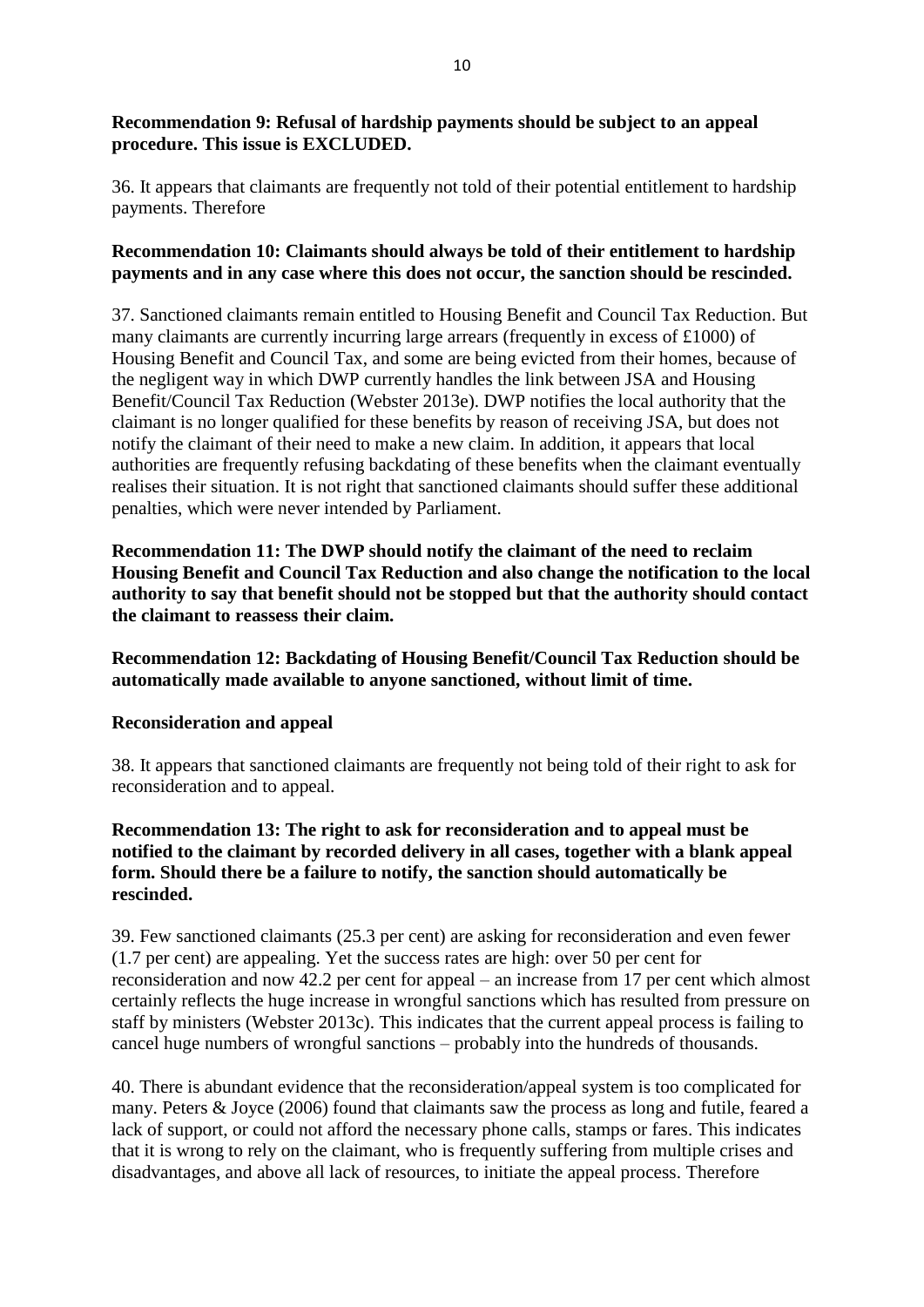## **Recommendation 14: There should be an automatic independent (i.e. external to DWP) review of every decision to sanction or disqualify, with the claimant offered a personal meeting with the independent reviewer, before any sanction takes effect.**

41. The recently revised official advice about sanctions at

https://www.gov.uk/appeal-benefit/decisions-made-on-after-28-october-2013quarter states under 'Written statement of reasons' that: 'You can ask for a written statement of reasons after you've received the decision letter. This explains the reasons for the decision. You won't automatically receive this with the decision letter, and you don't have to get a written statement before asking for mandatory reconsideration.'

42. Given this statement, it is absurd for the review's terms of reference to state 'It will evaluate, where a sanction has been issued, the clarity of the information provided to claimants about why the sanction was issued'. The failure to issue a written statement of reasons for a sanction is outrageous. The claimant cannot challenge a sanction effectively when they do not know for certain why it has been imposed. The suggestion on the DWP's website that claimants should attempt to ask for reconsideration or to appeal without having a written statement of reasons is mischievous. Therefore

## **Recommendation 15: A written statement of reasons, posted by recorded delivery, together with the notice of right to ask for reconsideration and to appeal, should be a requirement before any sanction can be imposed. This should be subsequent to, and not instead of, the independent review mentioned at Recommendation 14 above.**

43. There is currently no timetable for DWP's response to requests for reconsideration, or for Tribunal appeals. Claimants often suffer severe and irreversible hardship as a result of sanctions which are subsequently overturned, for instance losing their home, and it is therefore vital that reconsiderations and appeals should be completed as quickly as possible.

## **Recommendation 16: Strict time limits should be introduced for both reconsideration and appeal. I would suggest two weeks for reconsiderations and three months for Tribunal hearings. In any case where these time limits are not met, the sanction should be automatically cancelled.**

44. Ministers will dislike this recommendation, as their own drive to increase sanctions has been responsible for creating gross delays in the system. Strict time limits would have the benefit of subjecting ministers to some self-discipline, forcing them to work within the resources they are prepared to make available, rather than loading additional costs on to claimants.

45. The Coalition government removed claimants' right to legal aid to assist them in appeal to a Tribunal, with effect from 1 April 2013. This is a very serious attack on the rights of the citizen, and of doubtful effect in saving money since the bulk of such aid has gone on prehearing advice which has helped to clarify issues and save the Tribunal's time. The damage has been increased by the reduction in funding generally suffered by Citizens Advice Bureaux as a result of other Coalition cuts, since CABx are the main source of advice to sanctioned claimants. Therefore

# **Recommendation 17: Legal aid should be restored for Tribunal appellants**.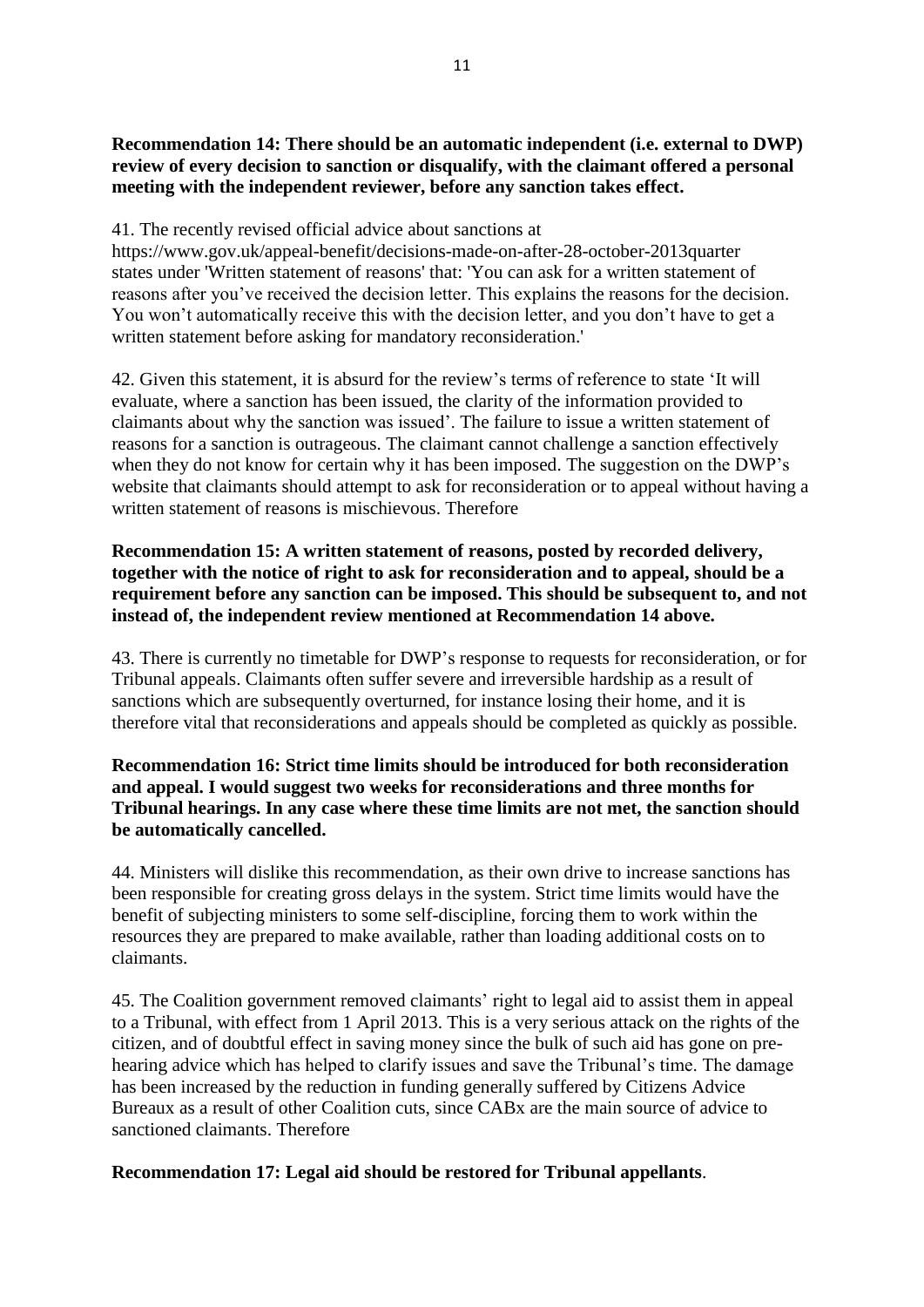46. As noted above, claimants often suffer severe and often irreversible hardship as a result of sanctions which are overturned on reconsideration and appeal. This indicates the need to compensate claimants wrongly sanctioned, as would be the case if they were victims of other types of negligence or wrongdoing.

**Recommendation 18: Compensation, as well as arrears of benefit, should be paid to the claimant in every case where a sanction decision is reversed. This should be on the basis of actual loss plus a penalty levied on DWP for getting the decision wrong. This issue is EXCLUDED.**

## **Effect of the recommendations on costs**

47. Some people's reaction to the above recommendations might be that they would be impossibly expensive to implement. Careful consideration shows that this is not the case.

48. The sanctions system is currently very expensive to operate, but many of the costs are not visible, for several reasons:

(i) Much of the cost takes the form of diversion of staff time and office overhead spending by both Jobcentre Plus and Work Programme contractors, away from more constructive tasks (ii) The very large costs imposed on sanctioned claimants, and on voluntary sector organizations supporting them, or on private organizations (e.g. those arising from 'survival theft' (Webster 2013e), over and above the direct net loss of benefits, are not currently identified or considered by DWP - indeed the existence of voluntary and private sector costs is denied by DWP

(iii) The current negligent handling of the JSA-Housing Benefit/Council Tax Reduction interface generates costs which appear within the budgets of local authorities, social and private landlords, and the Ministry of Justice, and not within the DWP budget (iv) The cost of damage to claimants' health (e.g. Decision Makers Guide, para. 35099) appears within the budget of the NHS and devolved administrations, not within the DWP budget

(v) The cost of Tribunal hearings appears within the Ministry of Justice and not the DWP budget

49. These costs have to be set against the cash 'savings' from benefit not paid, net of hardship payments. In September 2013 I estimated these at around £250m per year (Webster 2013d), although this figure must now be revised upwards due to the further increase in sanctions and the large increase in dropped claims, reflected in 'reserved' or 'cancelled' decisions.

50. As discussed elsewhere (Webster 2013a), sanctions should be abolished outright. But failing this, the effect of implementing the recommendations made here would be to greatly reduce the number of sanctions issued. The net effect on public sector costs would not be large, because although more would be paid out in benefits, the currently invisible costs of the system at (i), (iii), (iv) and (v) above would be greatly reduced. If the package was adopted as a whole, then some extra costs proposed here could be avoided. For instance, if there was a more reasonable treatment of missed appointments, then appointment letters could continue to be sent by ordinary mail.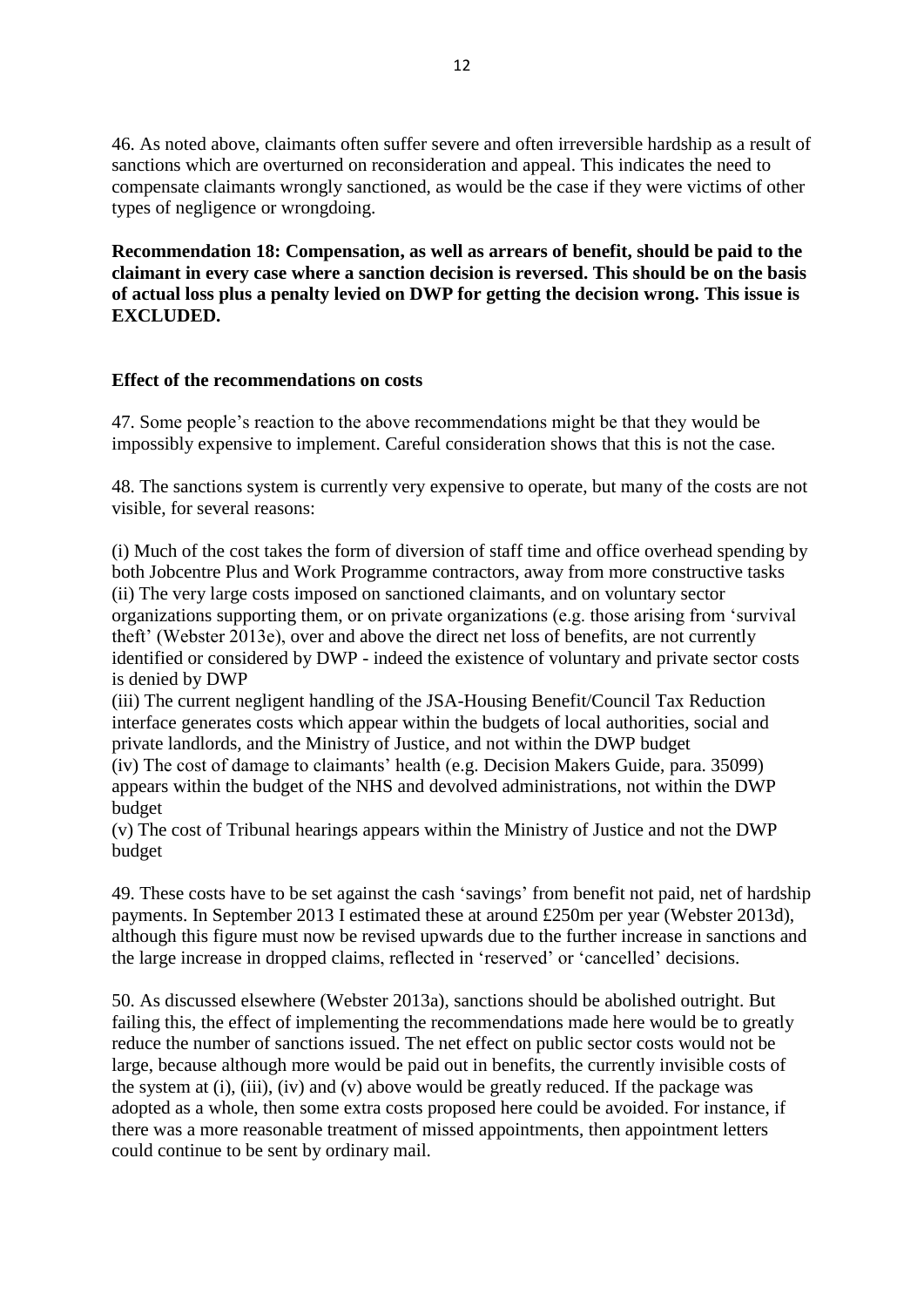51. Introducing a system of compensation for all claimants wrongly sanctioned would have the benefit of forcing DWP ministers and officials to behave more responsibly, and to cut down the 'bad behaviour' referred to by Liam Byrne. Currently, they are simply ignoring the damage they are causing to their fellow citizens. Compensation would make this damage visible, and would have a direct effect on their budgets. Internalising these currently externalised costs within the DWP in this way is what any economist would recommend in order to increase societal welfare. If there are no wrongful sanctions, there will be no compensation payments.

52. The recommendations would also achieve what Esther McVey claims to want from the system. Currently it is obviously untrue that 'sanctions are only applied in the most serious cases'. But it would be the case if these recommendations were adopted.

#### **REFERENCES**

Doctor, Gabriel & Oakley, Matthew (2011) *Something for Nothing: Reinstating conditionality for jobseekers*, London, Policy Exchange

Freud, David (2007) *Reducing dependency, increasing opportunity: options for the future of welfare to work.* An independent report to the Department for Work and Pensions, Corporate Document Services

Gregg, Paul (2008) *Realising Potential: A Vision for Personalised Conditionality and Support*. An independent report to the Department for Work and Pensions

Homeless Watch (2013) *A High Cost to Pay: The impact of benefit sanctions on homeless people*, September, available at http://homeless.org.uk/sanctions#.UtBCyLRZi8F

Krueger, Alan B. & Mueller, Andreas (2008a) *The Lot of the Unemployed: A Time Use Perspective*, Forschungsinstitut zur Zukunft der Arbeit (IZA) Discussion Paper No. 3490, Bonn, May

Krueger, Alan B. & Mueller, Andreas (2008b) *Job Search and Unemployment Insurance: New Evidence from Time Use Data*, Forschungsinstitut zur Zukunft der Arbeit (IZA) Discussion Paper No. 3667, Bonn, August

McKay, S., Smith, A., Youngs, R. & Walker, R. (1999) *Unemployment and jobseeking after the introduction of Jobseekers Allowance*, DWP Research Report No.99

Naysmith, S. (2014) 'Charity chief in scathing attack over "horrific" benefits rules', Glasgow *Herald*, 1 January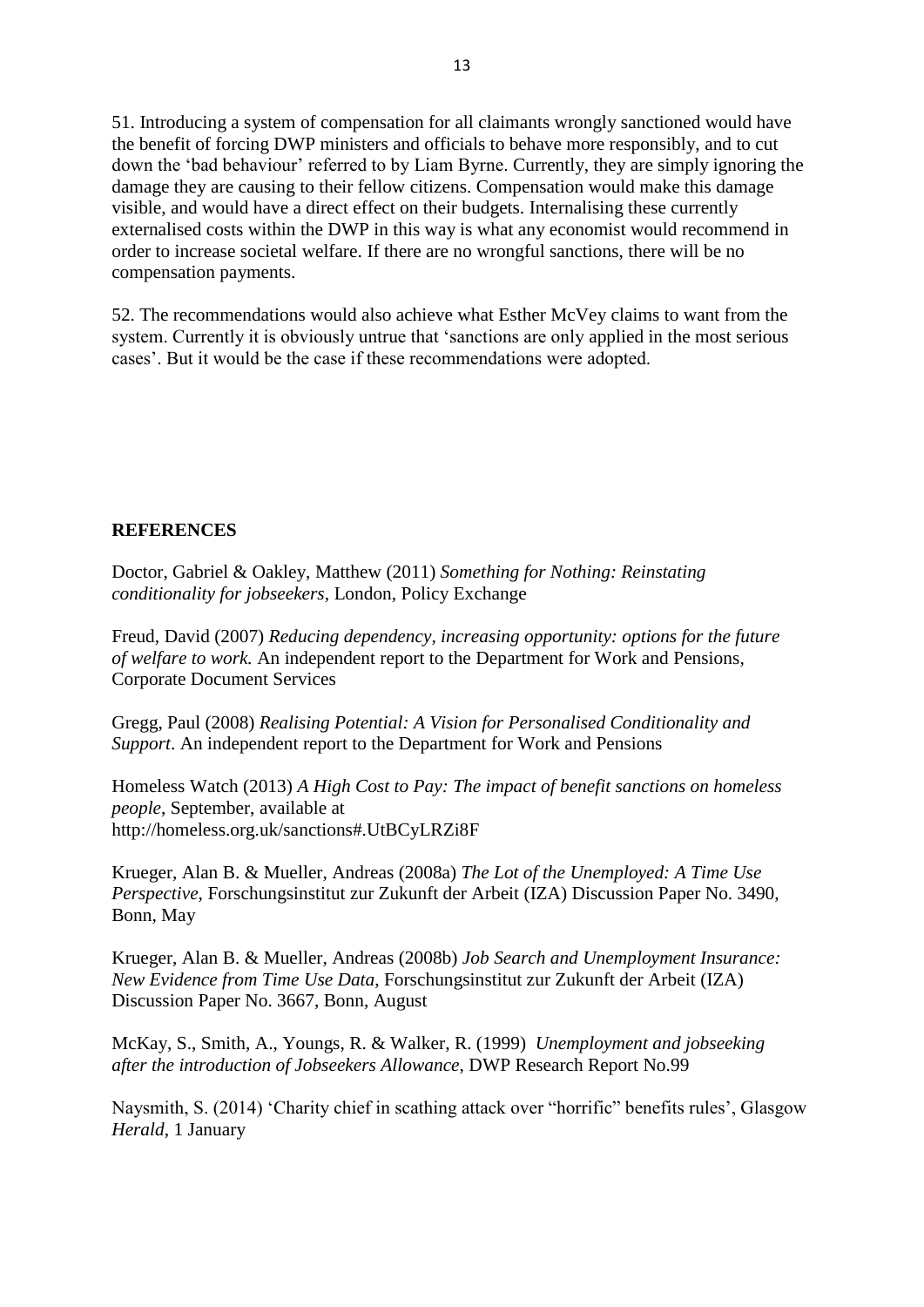Oakley, Matthew & Saunders, Peter (2011) *No Rights without Responsibility: Rebalancing the welfare state*, London, Policy Exchange

Peters, Mark & Joyce, Lucy (2006) *A review of the JSA sanctions regime: Summary findings*, DWP Research Report No. 313

Price, David (2000) *Office of Hope: A History of the Employment Service*, London, Policy Studies Institute

Scottish Government (2013) *The potential impacts of benefit sanctions on individuals and households: Welfare Analysis*, December, available at http://www.scotland.gov.uk/Topics/People/welfarereform/analysis/analysisonsanctions

Webster, D. (2013a) 'JSA Sanctions and Disallowances', evidence submitted to the House of Commons Work and Pensions Committee Inquiry into *The Role of Jobcentre Plus in the Reformed Welfare System*, 22 May 2013, revised and corrected 8 August 2013, available at <http://data.parliament.uk/writtenevidence/WrittenEvidence.svc/EvidencePdf/1401>

Webster, D. (2013b) 'Geographical Variations in JSA Sanctions and Disallowances', supplementary evidence submitted to the House of Commons Work and Pensions Committee Inquiry into *The Role of Jobcentre Plus in the Reformed Welfare System*, 8 August 2013, available at

<http://data.parliament.uk/writtenevidence/WrittenEvidence.svc/EvidencePdf/1401>

Webster, D. (2013c) 'The DWP's Updated Statistics on JSA Sanctions: What do they show?', further supplementary evidence submitted to the House of Commons Work and Pensions Committee Inquiry into *The Role of Jobcentre Plus in the Reformed Welfare System*, 20 November, available at

[http://paulspicker.files.wordpress.com/2013/11/david-webster-evidence-to-hc-work-and](https://legacy.campus.gla.ac.uk/owa/redir.aspx?C=Pw4jdF_dckOHdOMvJnueaiWX-Gu12tBIJ4qvwmQ2Rm1HoO47ymro94XwjfSkIxtTgJe16ZaSi70.&URL=http%3a%2f%2fpaulspicker.files.wordpress.com%2f2013%2f11%2fdavid-webster-evidence-to-hc-work-and-pensions-committee-20-nov.pdf)[pensions-committee-20-nov.pdf](https://legacy.campus.gla.ac.uk/owa/redir.aspx?C=Pw4jdF_dckOHdOMvJnueaiWX-Gu12tBIJ4qvwmQ2Rm1HoO47ymro94XwjfSkIxtTgJe16ZaSi70.&URL=http%3a%2f%2fpaulspicker.files.wordpress.com%2f2013%2f11%2fdavid-webster-evidence-to-hc-work-and-pensions-committee-20-nov.pdf)

Webster, D. (2013d) 'Jobseeker's allowance sanctions and disallowances', *Working Brief*, 233, pp. 6-7

Webster. D. (2013e) *Sanctions and Homelessness*, presentation to the 14<sup>th</sup> National Homelessness Conference, Homeless Action Scotland, Edinburgh, 21 November 2013, available at

<http://www.homelessactionscotland.org.uk/index.php?page=events>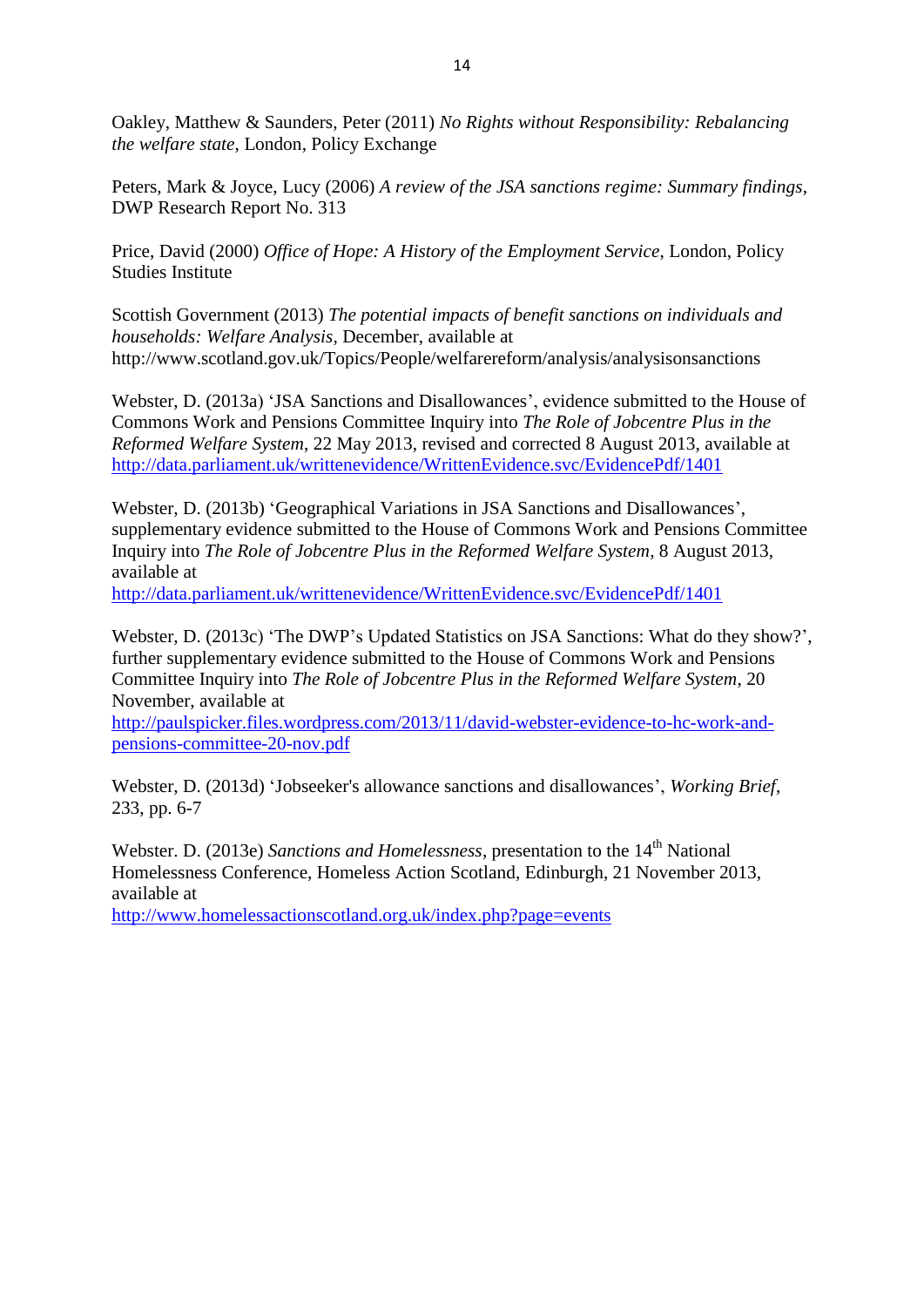### **APPENDIX 1: MATTERS WHICH WERE PROPOSED IN THE HOUSE OF LORDS ON 21 or 25 MARCH 2013 TO BE INCLUDED IN THE TERMS OF REFERENCE**

AMENDMENT 4 (col.932-33) (Lord McKenzie of Luton)

'A report under subsection (1) will include, but not be limited to, information on the following-

(a) the number of penalties imposed, the type of failure for which they were imposed and the duration of such penalties;

(b) the number of demands for reconsideration and the number of subsequent appeals; (c) the effectiveness of the appeals process;

(d) the number of penalties imposed upon claimants in receipt of Employment and Support Allowance;

(e) whether sanctions originate from a Work Programme Provider or JobCentre Plus;

(f) the extent to which claimants understand the reasons for penalties being imposed upon them;

(g) the extent to which sanctions are being promoted and whether targets are being applied in relation to penalties;

(h) the support available for claimants upon whom a penalty has been imposed, and what additional support such claimants are seeking;

(i) how penalties are being applied to those with a mental health or other fluctuating health condition;

(j) the effectiveness of the hardship and mitigation provisions;

(k) the effectiveness of sanctions in changing claimant behaviour; and

(l) the application of the public sector equality duty.'

(In the House of Commons on 19 March at col.881-83, Stephen Timms proposed a similar but shorter list, which is therefore not reproduced here.)

AMENDMENT 5 (col.934-35) (Baroness Lister of Burtersett)

This amendment sought to widen the scope of the review to cover all sanctions and disallowances, not just those relating to participation in Back to Work schemes.

#### AMENDMENT 5A (col.933-34)

This amendment sought to include in the review the existence and operation of sanctions targets and league tables.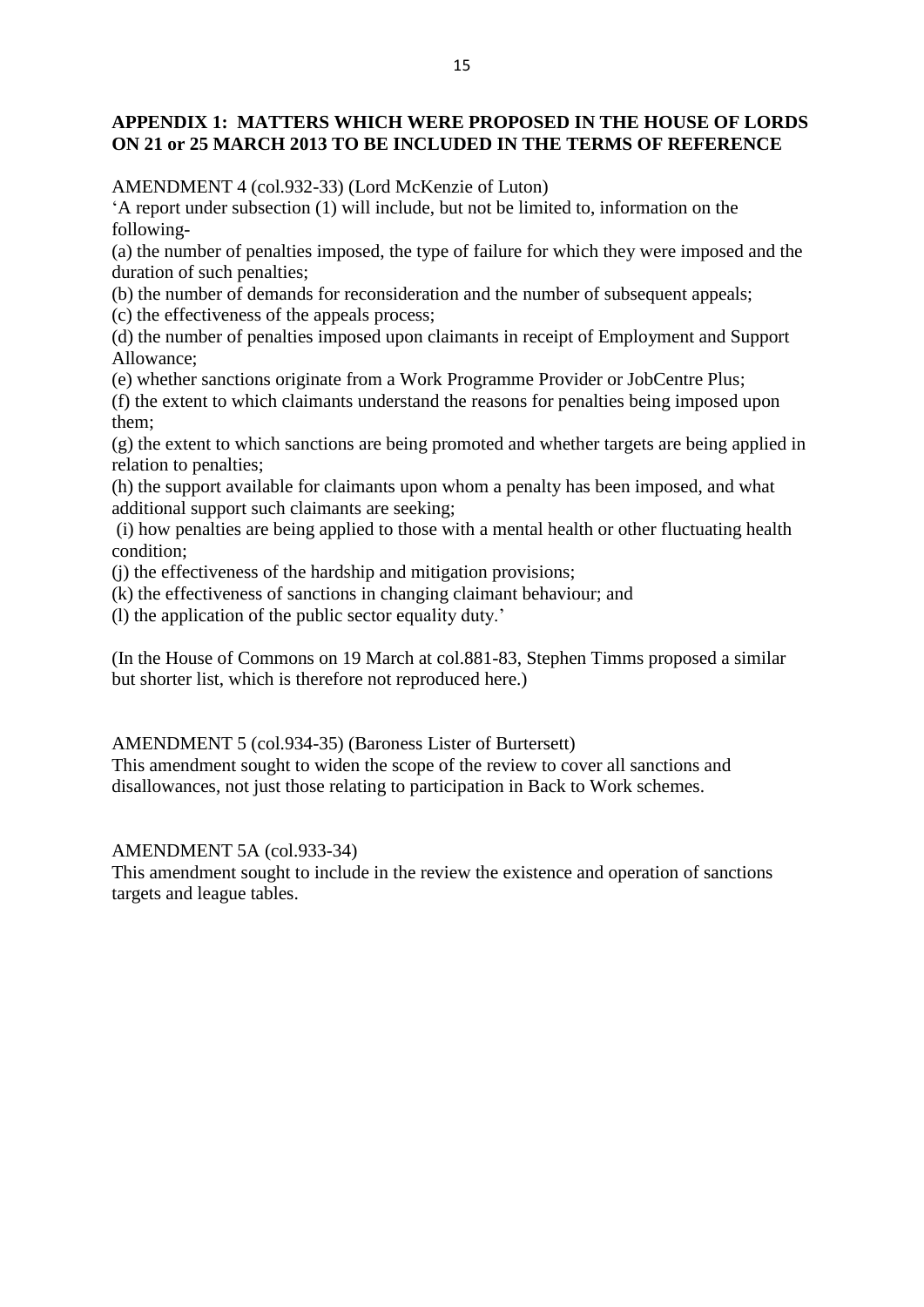#### **APPENDIX 2: LIST OF RECOMMENDATIONS**

**Recommendation 1: Ministers should reconsider their priorities and give proper weight to Jobcentre Plus's primary tasks of nurturing the labour force and improving the efficiency of the labour market. This issue is EXCLUDED.**

**Recommendation 2: All letters sent to claimants which may result in a sanction (e.g. appointment letters) or which give information about sanctions should be sent by recorded delivery. Proof of delivery should be required before any sanction can be imposed.** 

**Recommendation 3: All directions should be in writing and if not handed in person to the claimant should be posted by recorded delivery.**

**Recommendation 4: Mr Oakley should recommend to Parliament that an urgent comprehensive investigation of wrongful sanctions should be undertaken. Because of the dreadful damage being done unjustifiably to large numbers of claimants, in my view this should take the form of a judicial public inquiry.**

**Recommendation 5: The Social Security Act 1998 should be repealed and independent adjudication restored, so that ministers will not be able to give instructions to DWP staff about how the law is to be administered.** 

**Recommendation 6: As previously recommended by the current Parliamentary Under Secretary of State (Minister for Welfare Reform), a new 'warning' stage should be introduced so that rather than an actual sanction, a first failure to comply with requirements should result in a warning letter and interview.**

**Recommendation 7: All sanctioned claimants should be eligible for hardship payments immediately. This issue is EXCLUDED.**

**Recommendation 8: Assessment of resources for hardship payments should follow the same rules as Income Support, as it did prior to the Jobseekers Act 1995. This issue is EXCLUDED.**

**Recommendation 9: Refusal of hardship payments should be subject to an appeal procedure. This issue is EXCLUDED.**

**Recommendation 10: Claimants should always be told of their entitlement to hardship payments and in any case where this does not occur, the sanction should be rescinded.**

**Recommendation 11: The DWP should notify the claimant of the need to reclaim Housing Benefit and Council Tax Reduction and also change the notification to the local authority to say that benefit should not be stopped but that the authority should contact the claimant to reassess their claim.**

**Recommendation 12: Backdating of Housing Benefit/Council Tax Reduction should be automatically made available to anyone sanctioned, without limit of time.**